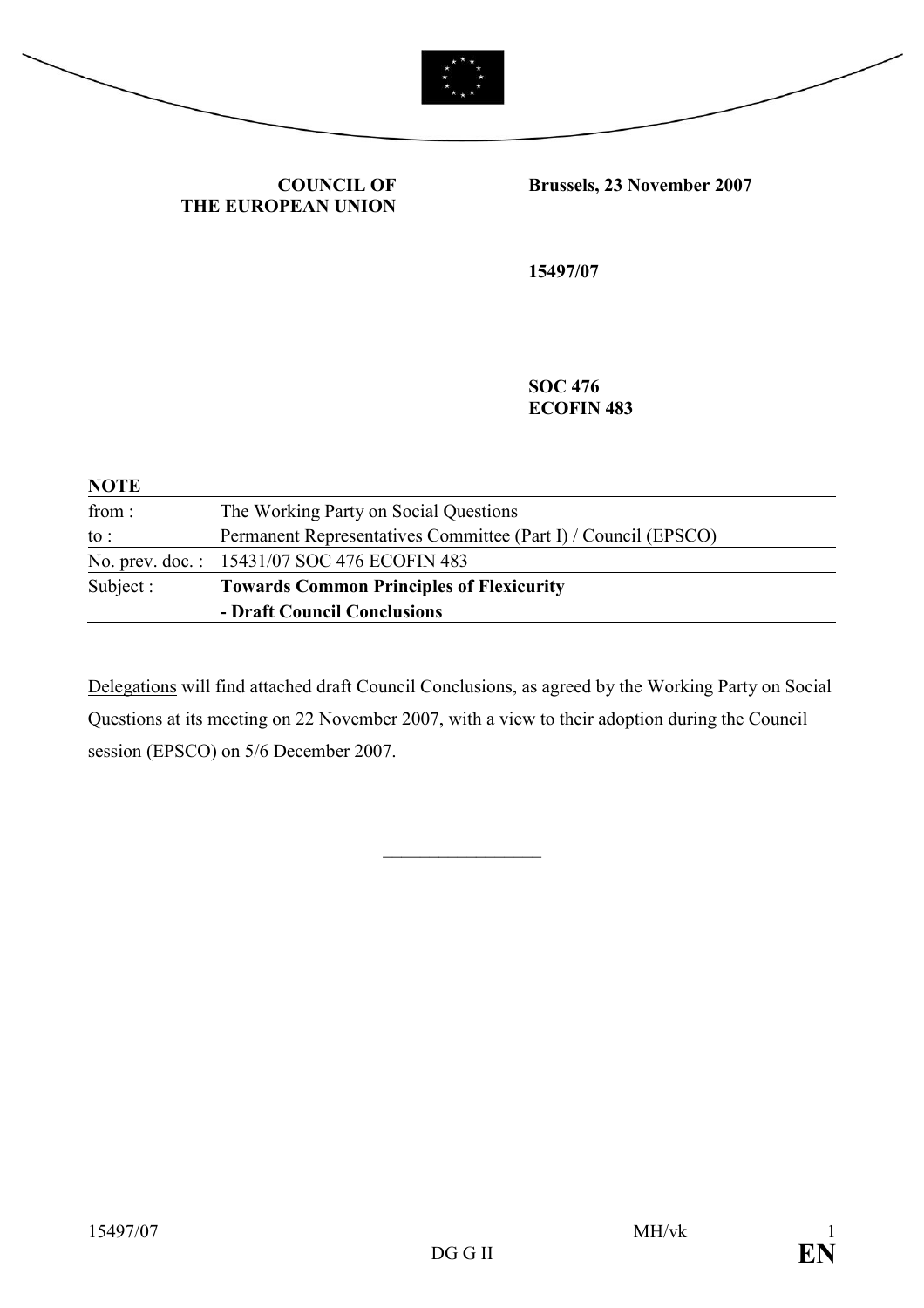# DRAFT COUNCIL CONCLUSIONS Towards Common Principles of Flexicurity

### THE COUNCIL OF THE EUROPEAN UNION,

Welcoming the communication of the European Commission on "Towards Common Principles of Flexicurity"<sup>1</sup> and recognising the importance of a solid, integrated and balanced approach to the key challenges for the modernisation of labour markets, including the four components of flexicurity there identified;

In response to the mandate of the European Council of March  $2007^2$ ;

Taking into account a careful reflection on the basis of the Communication of the European Commission, with the participation of all relevant stakeholders, namely Member States, the European Commission, the European Parliament, other European institutions, the social partners and other stakeholders;

Recalling in this context especially the Conference on "Flexicurity: Key Challenges" held in Lisbon on 13/14 September 2007;

Taking into account the opinions on flexicurity approved by the European Parliament and the European Economic and Social Committee;

 $\frac{1}{1}$ COM(2007) 359 final

<sup>2</sup> 7224/1/07 REV 1, Conclusion nr. 18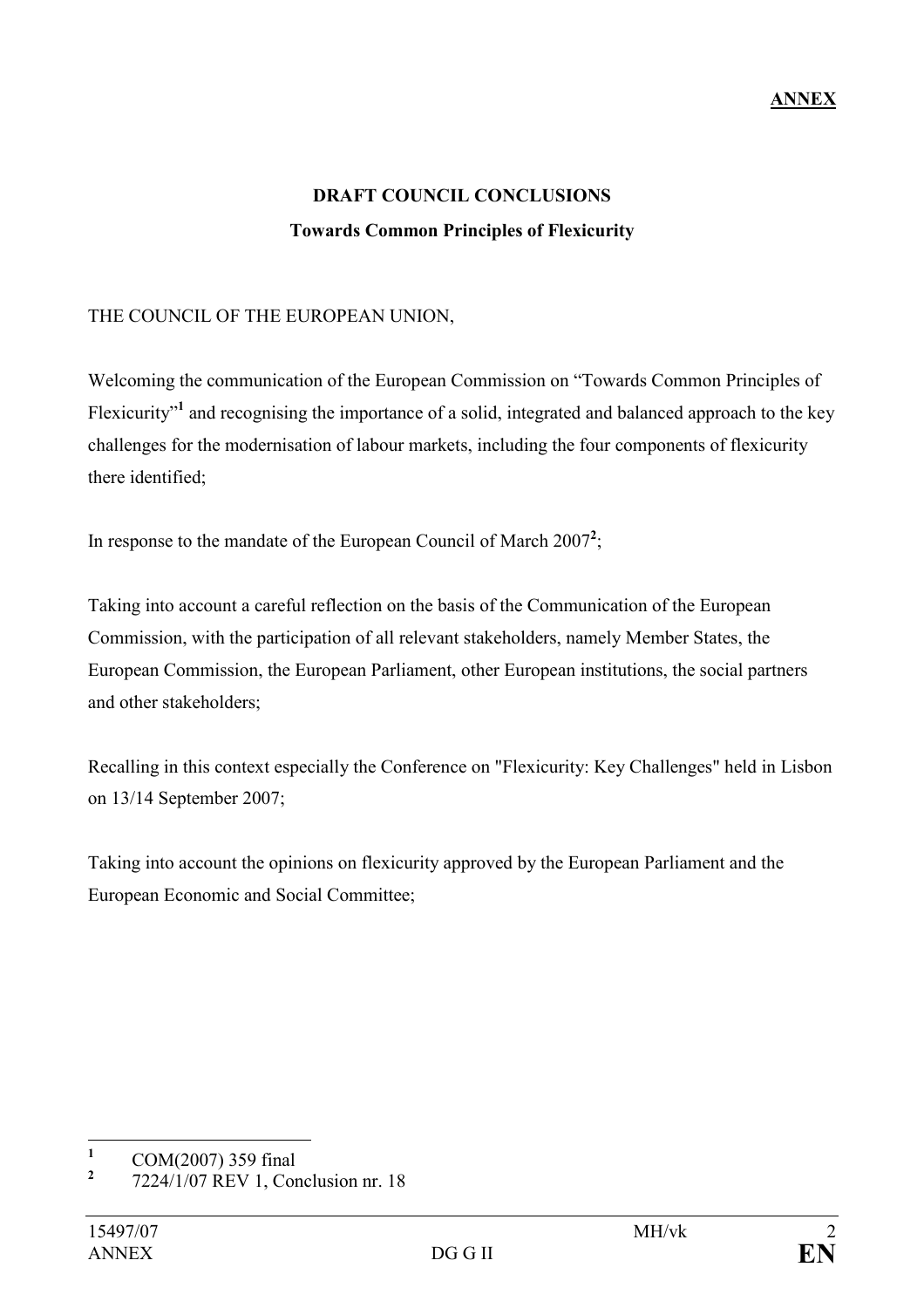Taking full note of the Joint Opinion of the Employment Committee and the Social Protection Committee, which incorporated a contribution from the Economic Policy Committee;

Welcoming the agreed joint analysis by the social partners at the European level of key challenges facing European labour markets;

Acknowledging that the common principles are intended to be instrumental in the implementation of the next cycle of the Lisbon strategy and to serve as a useful basis for reforms, framing national policy options and specific national arrangements in the field of flexicurity; recalling that there is no single pathway, and there is no principle more important than another;

Underlining the importance of European-level mutual learning and progress monitoring in the field of flexicurity, for which a consensual set of robust indicators based on high-quality statistics, covering equally and adequately the different components of flexicurity, is of utmost importance;

Stressing the need to promote the awareness of citizens of flexicurity policies and their importance for the reform of European economic and social models;

Underlining the importance of responding to today's challenges, while ensuring stability both in contractual relations and during employment transitions;

Underlining the importance of social dialogue and of the social partners being actively involved at all relevant levels in the design and implementation of flexicurity policies;

## ENDORSES

the final and consensual version of the common principles of flexicurity, annexed to these conclusions, as well as the Joint Opinion of the Employment Committee and the Social Protection Committee<sup>3</sup>;

 $\frac{1}{3}$ doc. 15320/06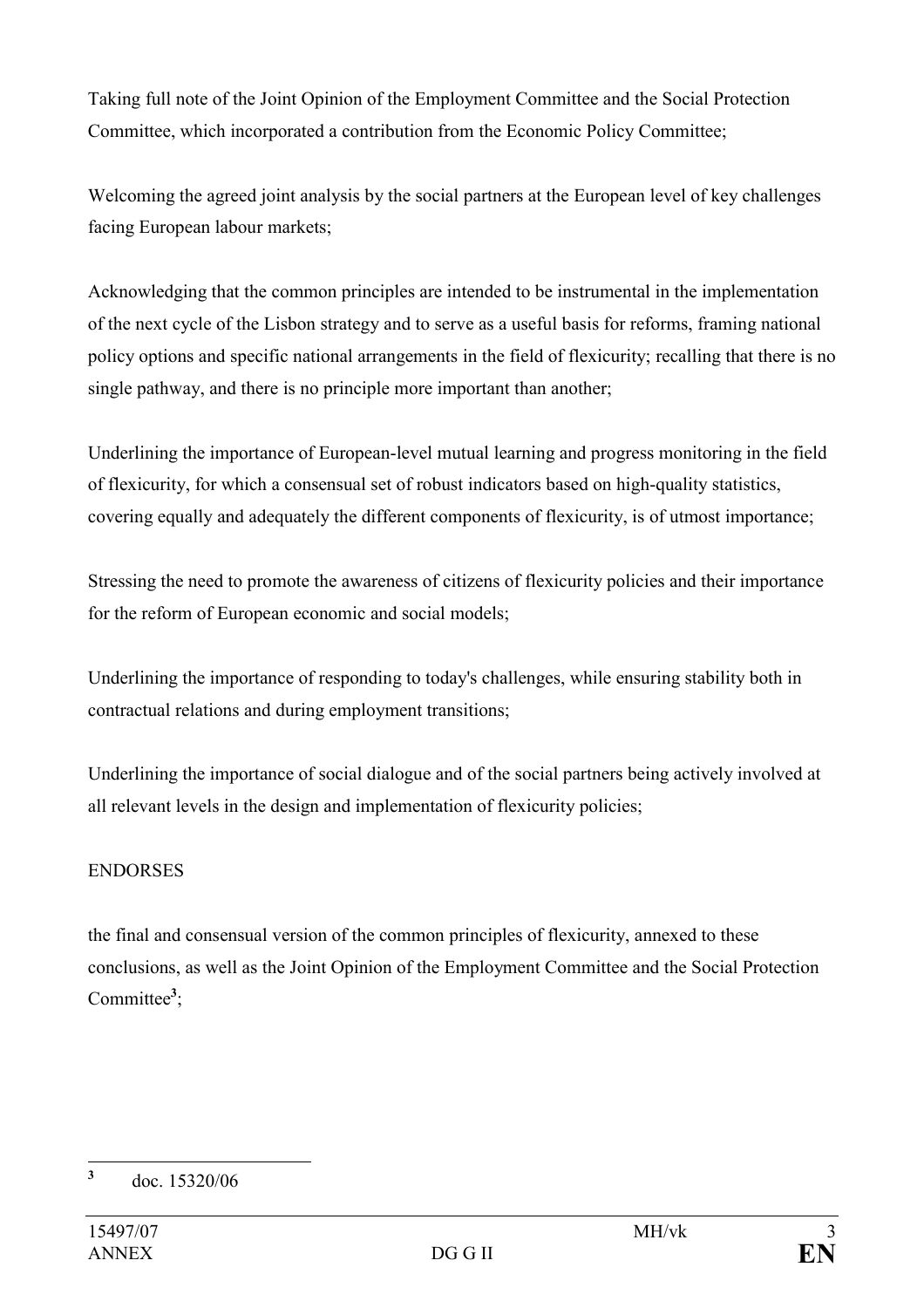#### INVITES the Commission

- to take the necessary steps to secure favourable conditions for a balanced implementation of this approach by Member States, taking into full account all aspects of the above-mentioned Joint Opinion of the Employment Committee and the Social Protection Committee;
- to launch a public initiative in close cooperation with the European social partners in order to facilitate the ownership of the principles by the relevant stakeholders on the labour market, and to raise the awareness of citizens of flexicurity, its underlying logic, its main elements and its implications, and to keep the Council fully informed of its actions in this respect.

 $\mathcal{L}$  , we have the set of the set of the set of the set of the set of the set of the set of the set of the set of the set of the set of the set of the set of the set of the set of the set of the set of the set of the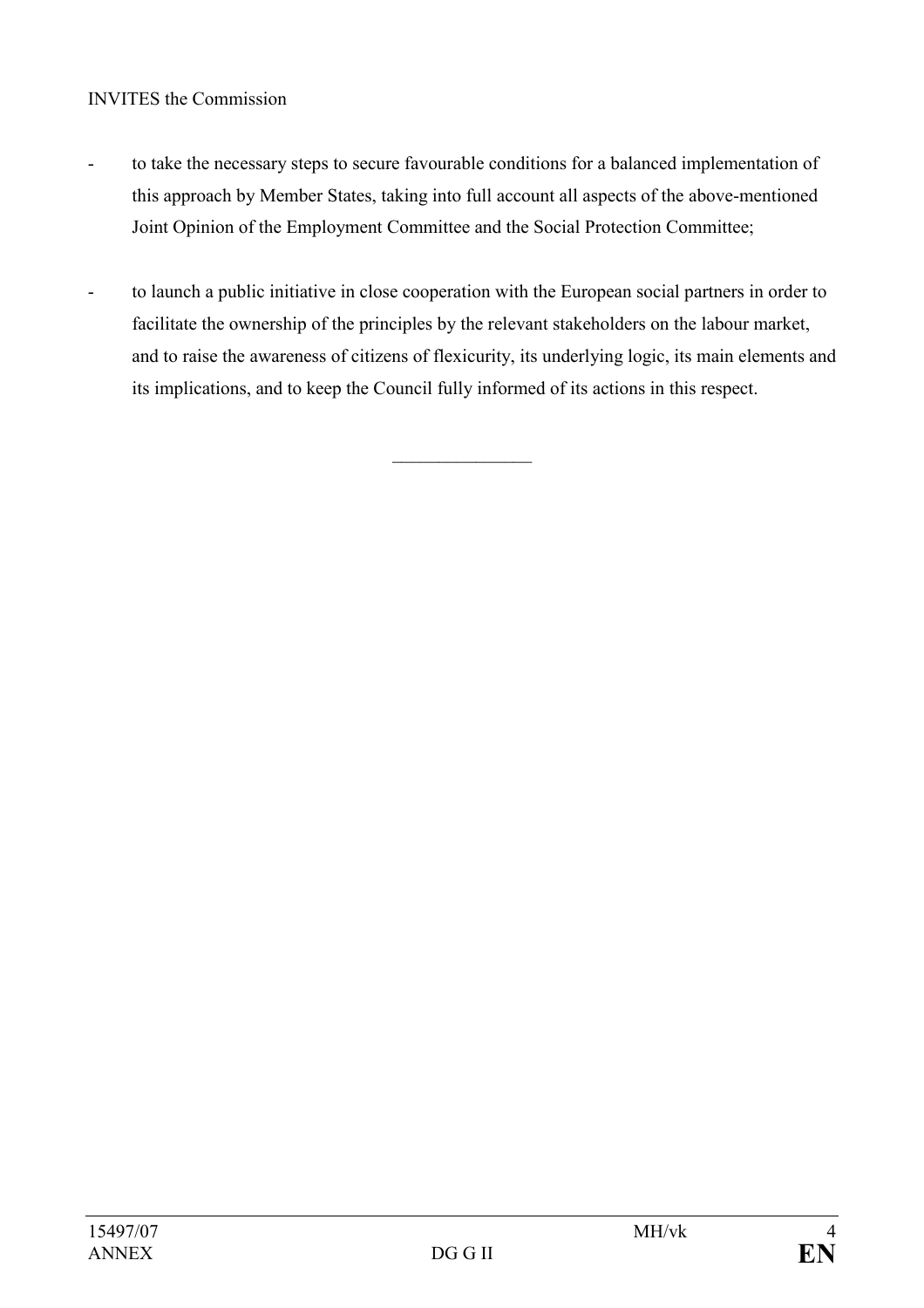#### Annex to the ANNEX

#### The Common Principles of Flexicurity

- (1) Flexicurity is a means to reinforce the implementation of the Lisbon Strategy, create more and better jobs, modernise labour markets, and promote good work through new forms of flexibility and security to increase adaptability, employment and social cohesion.
- (2) Flexicurity involves the deliberate combination of flexible and reliable contractual arrangements, comprehensive lifelong learning strategies, effective active labour market policies, and modern, adequate and sustainable social protection systems.
- (3) Flexicurity approaches are not about one single labour market or working life model, nor about a single policy strategy: they should be tailored to the specific circumstances of each Member State. Flexicurity implies a balance between rights and responsibilities of all concerned. Based on the common principles, each Member State should develop its own flexicurity arrangements. Progress should be effectively monitored.
- (4) Flexicurity should promote more open, responsive and inclusive labour markets overcoming segmentation. It concerns both those in work and those out of work. The inactive, the unemployed, those in undeclared work, in unstable employment, or at the margins of the labour market need to be provided with better opportunities, economic incentives and supportive measures for easier access to work or stepping-stones to assist progress into stable and legally secure employment. Support should be available to all those in employment to remain employable, progress and manage transitions both in work and between jobs.